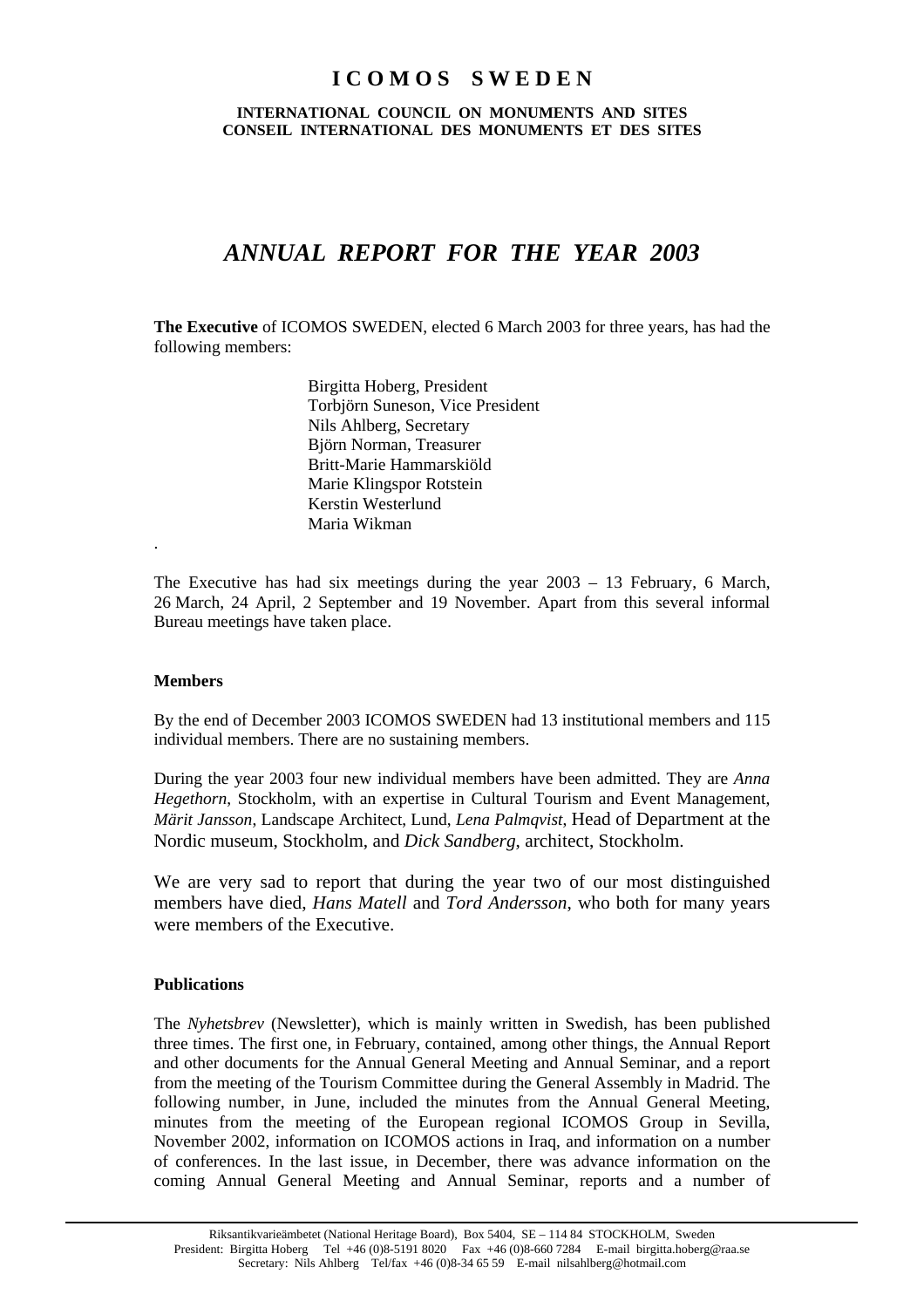documents from the General Assembly and Symposium in Zimbabwe, and information on next Heritage at Risk report.

#### **Events**

The *Annual Seminar* and the *Annual General Meeting* took place on the 6<sup>th</sup> of March 2003. The theme for the seminar, in the afternoon, was International Development Projects. Three speakers – Dan Carlsson, Ulf Bertilsson and Lena Flodin – presented a project on regional development in Madagaskar, Evaluation of World Heritage Sites in Portugal and Lithuania, and a museums collaboration project in Central America.

On the *International Day of Monuments and Sites* 18 April, ICOMOS SWEDEN did not arrange any activity, since it coincided with Good Friday.

On 29 September a seminar on *The Conservation of the Marabou Park – passive consideration or active devotion?* including a visit to the park, was held to forward the discussion on this remarkable park from the 1940s and 50s with its fine contents of sculptures, and the conservation of parks generally. It was organized by the ICOMOS SWEDEN working group on Gardens / Cultural Landscapes in cooperation with the Grönsöö Project at the Department of Landscape Planning Ultuna, Swedish University of Agricultural Sciences.

#### **Other activities and work**

The implementation of the *Work Programme for ICOMOS SWEDEN 2003–2005*, which was adopted at the Annual General Meeting, March 2003, is on its way. A full report will be given in the 2005 Annual Report. Members of the Executive have been designated responsible for the various tasks. The number of meetings and newsletters keep up to the goal. There has been a meeting with representatives of the Nordic ICOMOS committees as part of a larger meeting with ICOMOS UK on The Orkneys in the end of May. The email group list has been expanded and is now in use. However, a number of members have still not joined the list. The home page of ICOMOS SWEDEN is well advanced and will be in operation in the beginning of year 2004. The translations to Swedish of ICOMOS charters and other documents have been examined and need some revision.

The ICOMOS France initiative on *problems caused by various European Union Directives to the conservation* of especially buildings and the use of traditional building materials, which was discussed at a seminar during the meeting of the ICOMOS European Group in Vienna in May 2001, has been carried on in our work. As reported before, ICOMOS Sweden, together with other national organizations, held two seminars on *Traditional Building Materials – a Threat to Health and Security?* in 2002, to focus on the question. This has now led to a wider, national interest and during 2003 the National Heritage Board has taken initiative to appropriate networks for early warnings. A network on a Nordic and European level has also been created on the initiative of Norway.

ICOMOS SWEDEN is cooperating with *the Foundation for Cultural Heritage without Boarders* in its work in Bosnia-Herzegovina and other parts of the world. ICOMOS SWEDEN is a founding member of the Foundation and appoints two members on the executive board, Bengt O. H. Johansson and Lena Simonsson. In addition, Birgitta Hoberg is a member of the executive at present, but representing the National Heritage Board. ICOMOS SWEDEN is supporting the creation of a Bosnian National Committee of ICOMOS.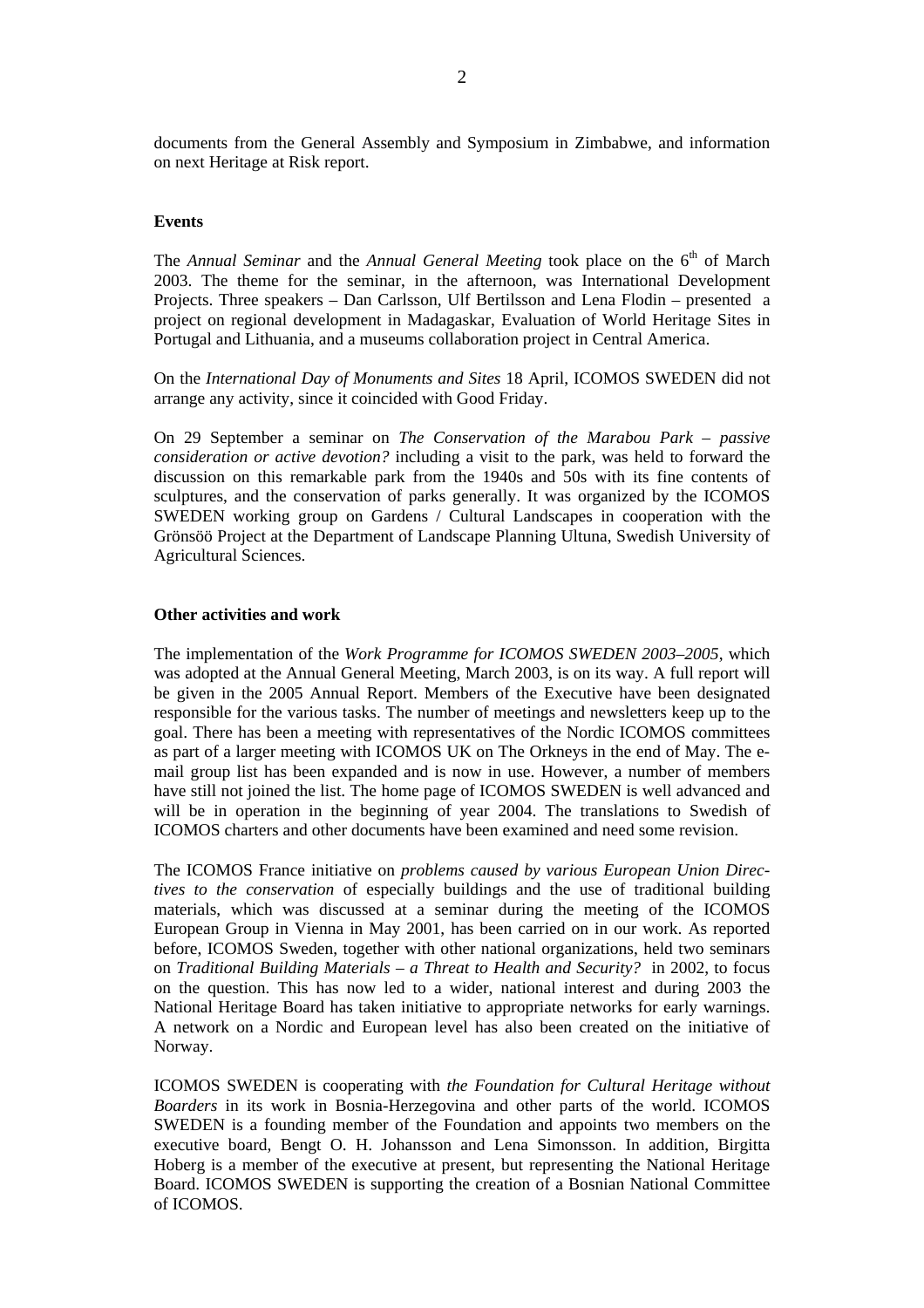#### **Representation and participation, various commissions concerning ICOMOS and the main tasks of ICOMOS**

4 February, Nils Ahlberg lectured on International Conservation, including ICOMOS, international charters and the World Heritage Convention, at *Stockholm University*.

10 February, Birgitta Hoberg took part in a meeting of the Board of the *Nordic World Heritage Foundation* in Oslo.

17–21 March, Birgitta Hoberg participated in a meeting of the *World Heritage Bureau* and in Paris.

16–19 April, Nils Ahlberg participated in the Annual Meeting of *ICOMOS International Commettee on Historic Towns and Villages* in Eger, Hungary. In the conference on Innovation in Historic Cities: Additions, Infill and New Construction, which was organized in connection with this he was chairing the final session.

16-18 May, Marie Klingspor Rotstein represented ICOMOS SWEDEN at the 4<sup>th</sup> Meeting of the *International Committee on Stone* in Athens, Greece.

24–25 May, Marita Jonsson spoke on "Erfarungen mit Welterbestätten" at a colloquium on "Zwei Stadte – ein Welterbe" in Wismar on the occation of the *World Heritage Dedication Cermony* of the two towns Wismar and Stralsund, which she has earlier evaluated.

29–31 May, Britt-Marie Hammarskiöld represented ICOMOS SWEDEN in the Annual General Meeting and Seminar of *ICOMOS/UK* on the Orkneys, and a meeting of the *Nordic ICOMOS committees*, which was held in connection with this. In the seminar, which was on "the Ritual Landscape", she presented a paper.

4–11 June, Ulf Bertilsson took part in a mission of the Swedish Interreg IIIB project *Rock Art in Northern Europe* to Russian Karelia and the White Sea region.

16 June, Birgitta Hoberg took part in a meeting of the Board of the *Nordic World Heritage Foundation* in Oslo.

30 June – 4 July, Birgitta Hoberg participated in a *World Heritage Committee* meeting in Paris.

19–26 August, Ulf Bertilsson participated in a visit to *the sacred mountain Suleyman Too* at Osh in Kyrgyzstan which was organized by the Nordic World Heritage Foundation in Oslo as part of a project to nominate Suleyman Too to the World Heritage List.

3–6 September, Bengt O.H. Johansson carried out an ICOMOS evaluation of the *Vega Islands* in Norway.

12–14 September, Katri Lisitzin carried out a World Heritage Evaluation Mission to Val d'Orcia Italy.

12–23 September, Birgitta Hoberg assisted the Tanzanian Government and Department of Antiquities in a Preparatory Assistance to World Heritage Sites for the nomination of the *East African Slave and Ivory Trade Route* through Tanzania.

23–28 September, the *Organization of World Heritage Cities*  $7<sup>th</sup>$  International Symposium took place in Rhodes, Greece. Nanna and Lars Cnattingius participated in a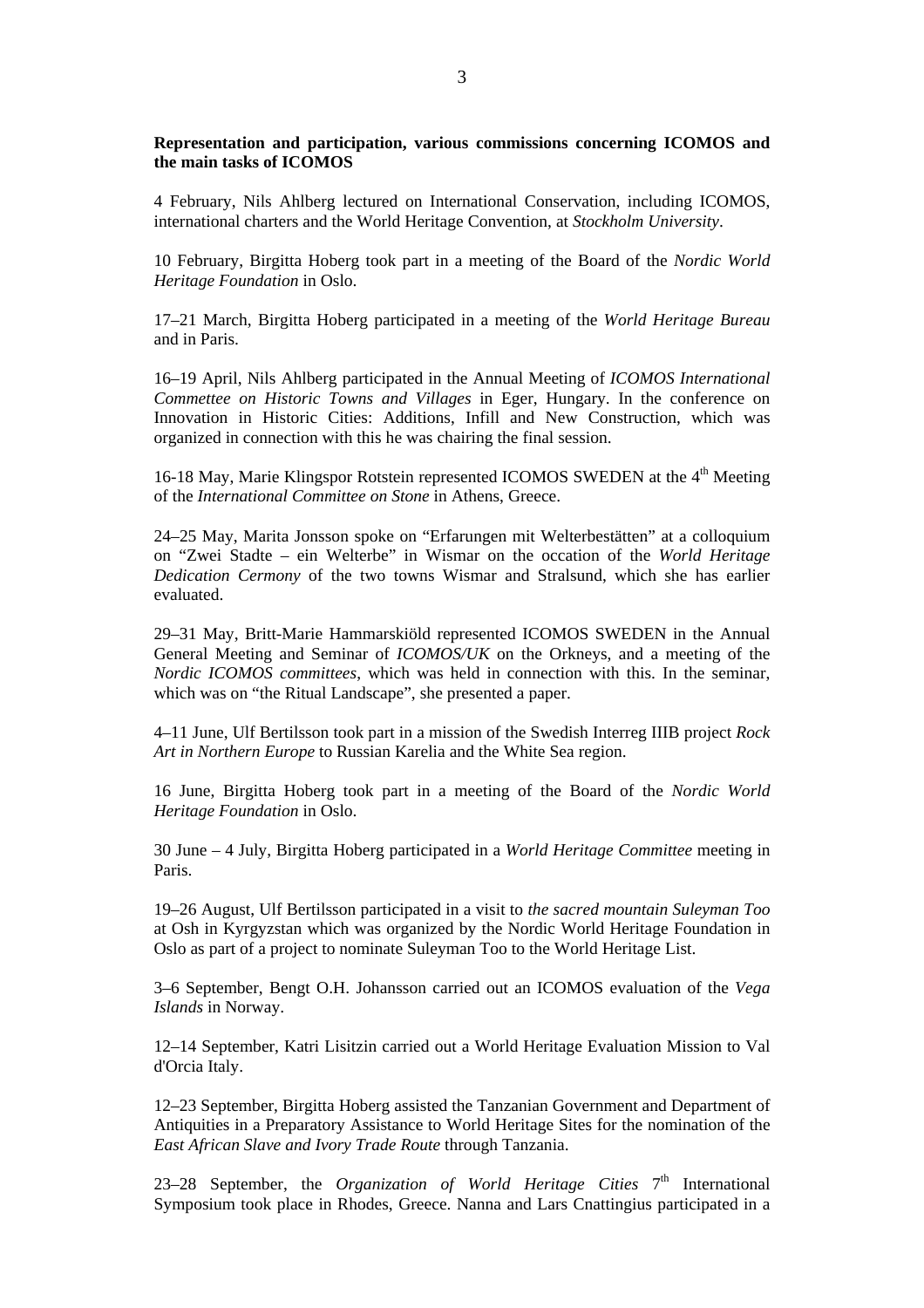coordinated meeting with ICOMOS Cultural Tourism Committee. Katry Lisitzin had been a member of the organizing team for Mayors' & Decision Makers Forum.

2–4 October, Thomas Adlercreutz participated in *ICLAFI'*s meeting in Paris in conjunction with the seminar Patrimoine et décentralisation, hosted by ICOMOS France, in which he participated with a lecture.

14–15 October, Birgitta Hoberg participated in *World Heritage General Assembly of States Parties* in Paris.

21 October, Nils Ahlberg lectured on International Conservation, including ICOMOS, international charters and the World Heritage Convention, at the *College of Gotland*, Visby, Sweden.

25–26 October, Birgitta Hoberg participated in the meeting of *ICOMOS Advisory Committee* in Victoria Falls, Zimbabwe.

27–31 October, Birgitta Hoberg, Marie Klingspor Rotstein and Kerstin Westerlund took part in *ICOMOS General Assembly* in Victoria Falls, Zimbabwe, including the symposium on "Place – Memory – Meaning: Preserving Intangible Values in Monuments and Sites" and a number of meetings with ICOMOS International Scientific Committees. Birgitta Hoberg had chaired the committee for the Gazzola Price and Honorary Members and presented them at the assembly.

3–5 November, Birgitta Hoberg visited Iceland to follow-up a Preparatory Assistance to World Heritage Sites for the nomination of *Thingvallir*.

8-15 December, Marie Klingspor Rotstein and Daniel Kwiatkowski represented ICOMOS SWEDEN at the 5<sup>th</sup> Meeting of the *International Committee on Stone* in Bangkok. This was a joint meeting and site investigation for ISCS, ICOMOS Thailand, National Research Institute for Cultural Properties, Tokyo, and APSARA Authority, Cambodia. World Heritage Sites were visited in Thailand and Cambodia.

11 December, Nils Ahlberg represented ICOMOS SWEDEN at a meeting of *Europa Nostra – Sweden* in Stockholm, Sweden.

12 December, Birgitta Hoberg took part in a meeting of the Board of the *Nordic World Heritage Foundation* in Oslo.

During the year Marita Jonsson has written and photographed for a book on *Engelsberg Ironworks* together with Thomas Brännström, book number two in a series of books on World Heritage Sites in Sweden.

#### **Elected officers and representatives**

*Auditors*: Christian Laine and Börje Olsson.

*Nominations Committee*: Jerk Alton (chairperson), Kerstin Alexandersson, and Tord Andersson.

Thomas Adlercreutz, liaison officer for *ICOMOS International Committee on Legal, Administrative and Financial Issues*, of which he is also Vice President.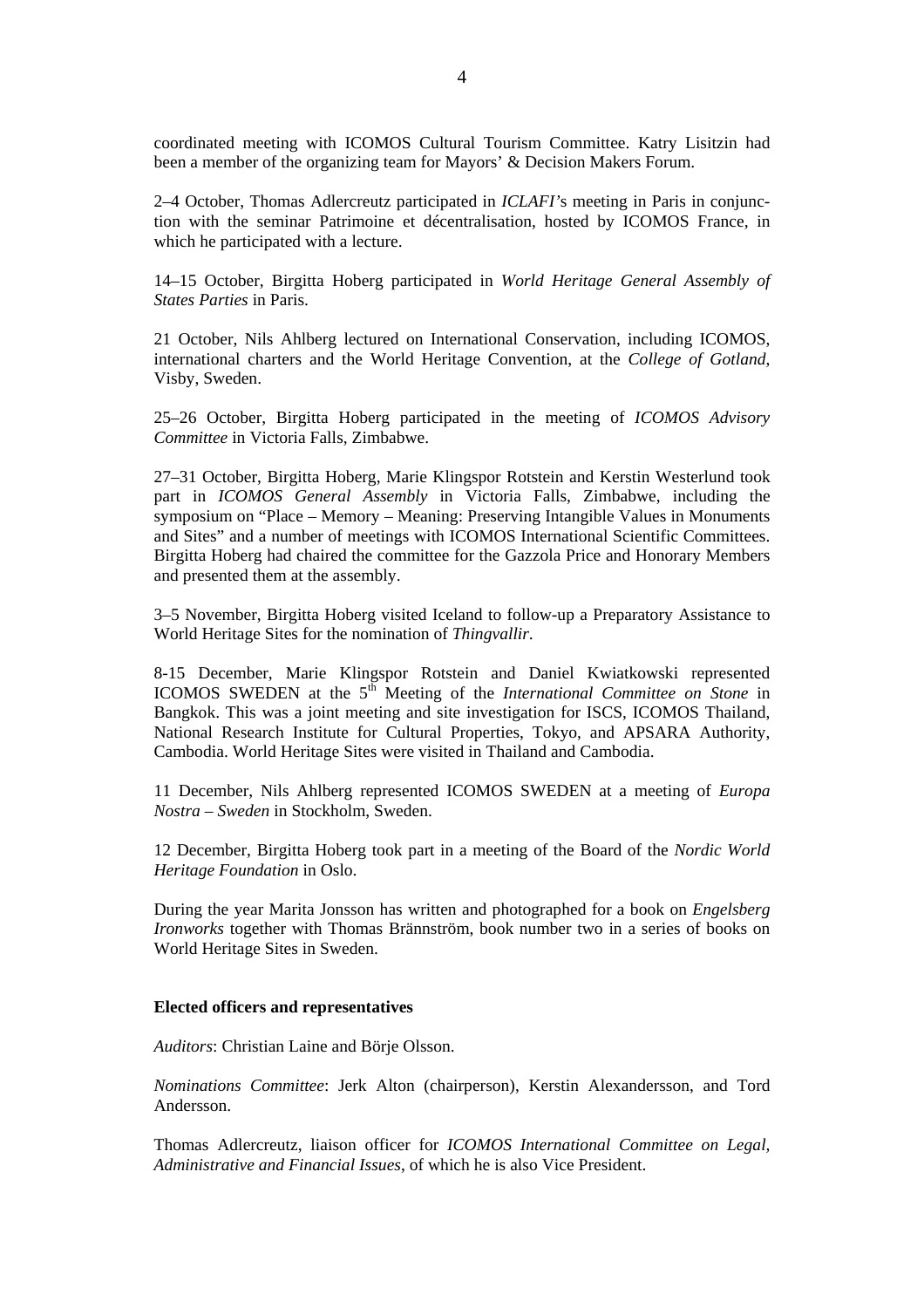Nils Ahlberg, liaison officer for *ICOMOS International Committee on Historic Towns and Villages*, of which he is also Vice President, and ICOMOS SWEDEN representative in *the North European Wooden Towns Project*.

Ulf Bertilsson, liaison officer for *ICOMOS International Committee on Rock Art*, of which he is also the President.

Björn Björk, liaison officer for *ICOMOS International Committee on the Analysis and Restoration of Structures of Architectural Heritage*.

Dan Carlsson, liaison officer for *ICOMOS International Committee on Cultural Routes*.

Nanna Cnattingius, liaison officer for *ICOMOS International Committee on Cultural Tourism*, and Chairperson of the Swedish working committee corresponding to this.

Bengt O.H. Johansson, liaison officer for *ICOMOS International Committee on Risk Preparedness*, and (together with Lena Simonsson) representative of ICOMOS SWEDEN on the Executive of *the Foundation for Cultural Heritage without Boarders*, of which he is also the President.

Marie Klingspor Rotstein, liaison officer for *ICOMOS International Committee on Stone*, and Chairperson of the Swedish working committee corresponding to this.

Erland Montgomery, liaison officer for *ICOMOS International Committee on Documentation of Cultural Heritage*.

Hans Sandström, liaison officer for *ICOMOS International Committee on Wood*.

Lena Simonsson (together with Bengt O.H. Johansson), representative of ICOMOS SWEDEN on the Executive of *the Foundation for Cultural Heritage without Boarders*.

Torbjörn Suneson, liaison officer for *ICOMOS International Committee on Historic Gardens / Cultural Landscapes*, and Chairperson of the Swedish working committee corresponding to this. He is also ICOMOS' representative in *the Grönsöö Historic Parks Project* at the Department of Landscape Planning Ultuna, SLU, Uppsala.

Gustaf Trotzig, liaison officer for *ICOMOS International Committee on Archaeological Heritage Management*.

Bert Westenberg, liaison officer for ICOMOS *International Committee on Underwater Cultural Heritage*.

Kerstin Westerlund, liaison officer for *ICOMOS International Committee on Economics of Conservation*.

Ola Wetterberg, liaison officer for *ICOMOS International Committee on Training* and Chairperson of the Swedish working committee corresponding to this.

Urban Wråkenberg, liaison officer for *ICOMOS International Committee on Polar Heritage*.

Stockholm 26 February 2004

Nils Ahlberg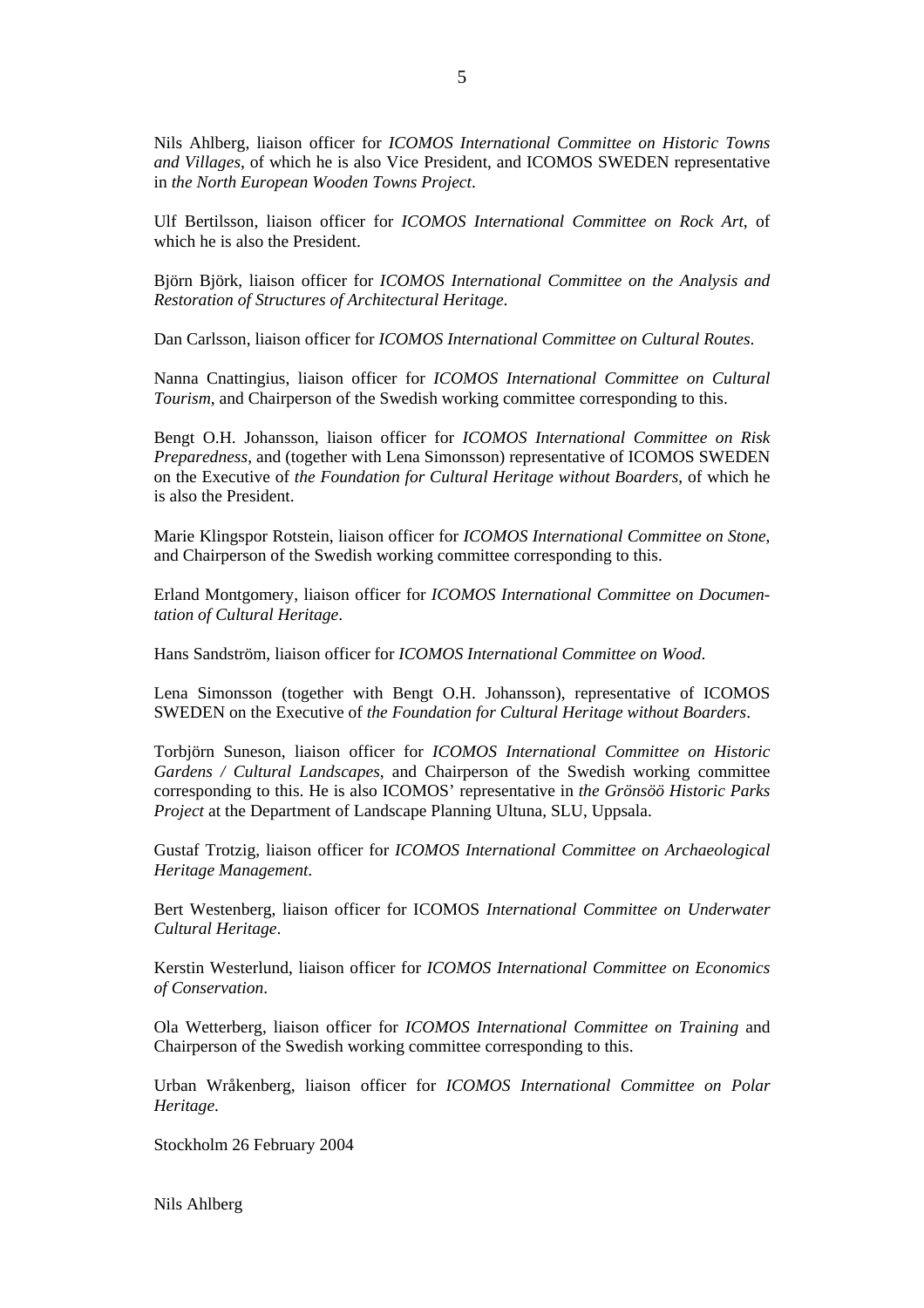### *Reports from the Swedish working committees 2003*

**The Swedish working committee on Cultural Tourism** is chaired by Nanna Cnattingius. It has been reconstructed and has had a few meetings, discussing the implementation of the Charter of Cultural Tourism. The Committee has delivered a translation into Swedish of the Charter, which is now available on the web-site *etour.se*

The International Scientific Committee on Cultural Tourism had its annual meeting in the City of Rhodes in September 2003. It coincided with assemblies of the Historic Towns Committee and the Organization of World Heritage Cities. The group joined a seminar where Malta and Rhodes compared their experiences of research, conservation and tourism. The city was simmering with activities as an international group from UNESCO's project of World Heritage in Young Hands also gathered simultaneously.

The main issue of the Cultural Tourism Committee meeting was to discuss the evaluation questionnaire of the Cultural Tourism Charter. The five points were distributed among the 20 participants in order to implement the charter. This was done in the World Heritage sites Rhodes and Lindos, both affected by mass-tourism, in order to propose solutions of their obvious problems. Questions brought up included information, circulation, access, respect towards the sites and its inhabitants, illicit trade, facilities for safety and comfort of the visitors, impact on the ecology, cultural property and conservation of the sites. The group – from Hungary, Netherlands and Sweden – interviewed responsible persons in restaurants, synagogue, mosque, tourist offices, cruising ships etc. It also met an archaeologist at an excavation, a tourist guide and an author of guide books. The answers prepared during the three days were discussed in the Committee and delivered to the City of Rhodes.

The Cultural Tourism Committee also prepared the draft of a Handbook concerning *Tourism Congestion Management at Natural and Cultural Sites.* This task was given to the Committee by the World Tourism Organisation.

**The Swedish working committee on Historic Gardens / Cultural Landscapes** is chaired by Torbjörn Suneson. He and Karl-Johan Eklund and Christian Laine has functioned as bureau, which has had two meetings during the year.

A seminar on *The Conservation of the Marabou Park – passive consideration or active devotion?* was organized on 29 September in cooperation with the Grönsöö Project at the Department of Landscape Planning Ultuna, Swedish University of Agricultural Sciences. The Marabou Park is one of our foremost representatives of the landscape architecture of the 1940s and 50s, and the social ambitions to combine architecture, landscape architecture, art and function to create a good working environment for both workers and the industrial management.

The meeting, which was very well attended, ended in a lively discussion concerning the protection of this park and parks in general. Representatives of the owner, the local council, the County Administration and the National Heritage Board, as well as other participants presented their views.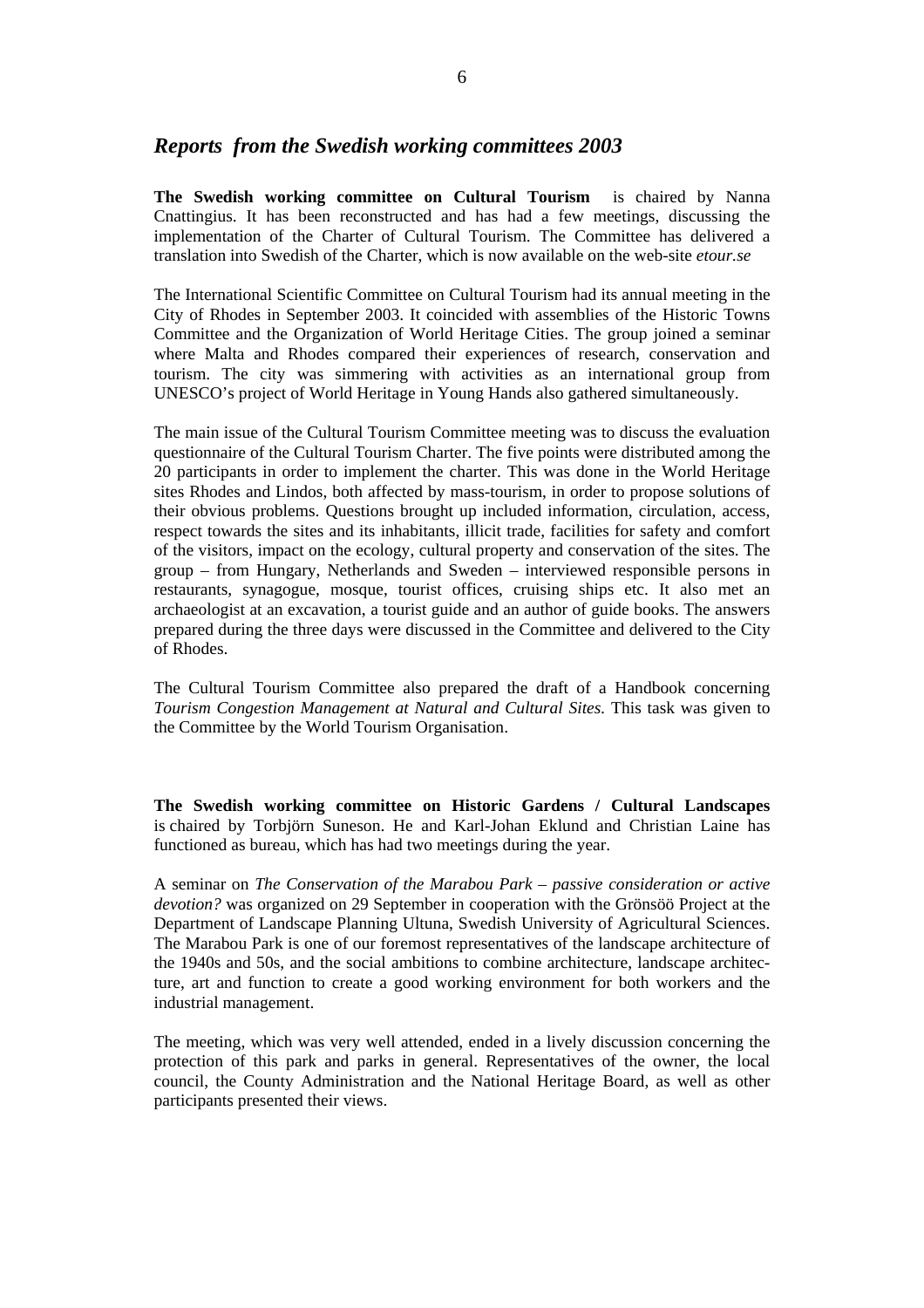**The Swedish working committee on Training** is chaired by Ola Wetterberg.

During the year the working committee faced a tragic loss with the death of Tord Andersson, a highly esteemed friend and colleague, who through his rich experience and many contacts played an important role in the committee.

In 2003 the committee has been the co-organizer of a meeting in the National Network for Educations in Building Conservation. The fifteen participants from different institutions discussed aspects of education in conservation and informed on present and planned activities. Host for the meeting was the National Heritage Board.

Two planned meetings in the committee have unfortunately had to be cancelled, but the exchange of information and networking has been kept up by continuous personal contacts.

**The Swedish working committee on Stone** is chaired by Marie Klingspor Rotstein.

The committee has had three meetings during the year, mainly working on tasks relating to the preparations for the meetings of the International Scientific Committee on Stone and its coming meetings.

A major task is preparing for the *Xth International Congress on Deterioration and Conservation of Stone*, which will be held in Stockholm in June 2004, hosted by ICOMOS SWEDEN. The Local Organizing Committee has had five meetings, and the Sponsor Committee four. In between the meetings there have been many informal contacts and much work has been carried out. More information on the congress can be found on www.stocon.se/stone2004

## *Report from groups with close links to ICOMOS SWEDEN*

**The International Scientific Committee on Rock Art – CAR** is chaired by Ulf Bertilsson, who is based at the National Heritage Board in Stockholm.

The president of the Committee has participated in a visit to *the sacred mountain Suleyman Too* at Osh in Kyrgyzstan. The mountain is partly literally covered with prehistoric rock art and historic engravings. The trip was organised by Synnöve Vinsrygg of the Nordic World Heritage Foundation in Oslo as part of a project to nominate Suleyman Too to the World Heritage List. Dr. Bertilsson will function as expert consultant to that project, which will run for one and a half year from now. One major problem with the rock art there is its state of conservation and the extensive amount of modern graffiti partly overlaying the prehistoric rock art. In Kyrgyzstan was also recently discovered a prehistoric rock art site at Seymul Tash located on approximately 3500 meters height in the mountains.

In addition, the president in June took part in a mission of the Swedish Interreg IIIB project *Rock Art in Northern Europe* – RANE to Russian Karelia and the White Sea region. During the mission, which was organised by the Karelian Ministry of Culture in Petrozavodsk, the rock art sites of Zavalruga at Belomorsk and Besov Nos on the Onega Lake was visited. These two sites are among the most outstanding in Europe, but are under severe threats of destruction due to lack of conservation and/or adequate management measures. A joint project within the Tacis programme of the European Union is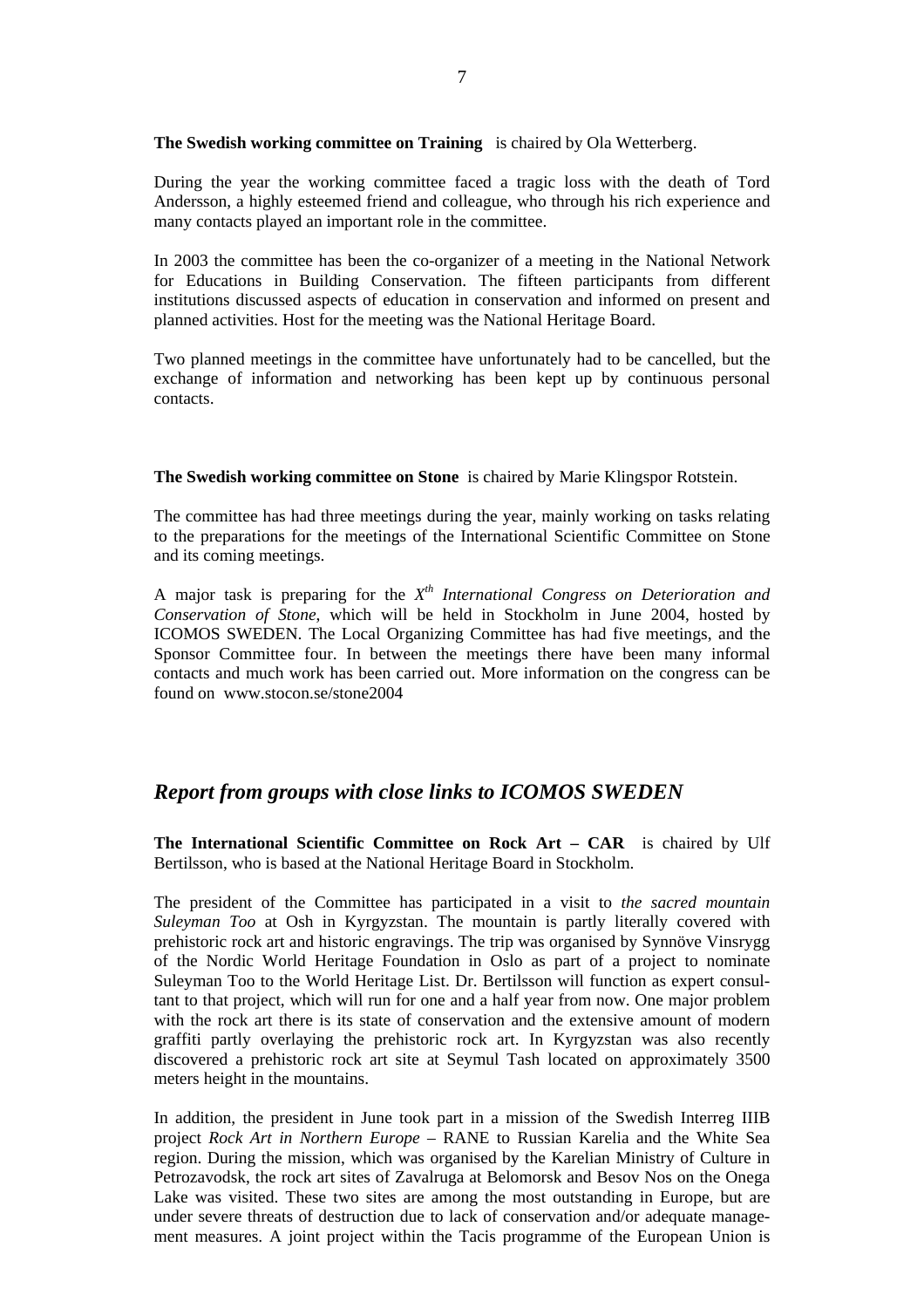being planned. The project will concentrate on two major tasks, complete recording of the sites and images with modern techniques and enhancement of local support and management.

Finally, the president has started the process of making the members of CAR more active. A first step has been to ask the present members to personally renew their membership. The background is the dwindling response to information sent out in later years. The reason for that might vary, but nevertheless it is of vital importance to the future actions of CAR that all the members are really interested in supporting and enhancing its activities. A next step will be to open a Web Page and to find new members involved in rock art research and management on international level. One obvious basis for a new activity programme are the prehistoric rock art sites inscribed on the World Heritage List.

#### **Technical documentation of the Drottningholm palace**, in which Erland Montgomery has taken part.

The years 2000–2003 a technical documentation has been carried out at Drottningholm palace. The documentation is unique in the sense that new methods, both for documentation and presentation, have been tested and evaluated. The purpose of the documentation is to be able to restore the interiors to today's condition in case they should be damaged or destroyed. The project includes about 820 drawings, 1300 photographic images and 170 pages of describing text. About 170 rooms of varying complexity and autencity have been documented, all with equal high demands on accuracy.

Effort has been put on solving the problem of how to document rooms with special textures, complicated geometry and many small details, and on presenting them in an adequate way. The solution has been orthophotogrammetry. To make an orthophoto the rooms "topography" have to be measured. This can be done either geodetically with totalstation or 3-d scanner or photogrammetrically. Photogrammetry is usually used in aerial photography. These different methods of measuring have been tested and evaluated.

An excerpt of the project will be permanently exhibited in the Swedish museum of architecture.

**Cultural Heritage without Boarders**, of which ICOMOS SWEDEN is a founding member, is chaired by Bengt O.H. Johansson.

Cultural Heritage without Boarders (CHwB) has been able to expand the activities in the Balkans thanks to an agreement with Sida (Swedish International Development Cooperation Agency). CHwB has also received a grant from the National Heritage Board.

*Bosnia-Herzegovina*. During the autumn CHwB established a local office in Sarajevo with two younger architects who are being trained in restoration issues and a journalist who is working with long-term capacity building in some of the Cultural Heritage Institutions in Bosnia-Herzegovina. Current and terminated projects are: the monastery in Zavala, several historic buildings in Jajce, the Cultural Heritage Institute in Mostar, the National Museum in Sarajevo, and the Handanija Mosque in Prusac. An extensive work has been carried out concerning the internal museum work in cooperation with the National Museum in Sarajevo. Two of the librarians in the museum have been on a study visit in Sweden. Swedish participants in the activities in Bosnia-Herzegovina have been Tina Wik, Per Kåks, Clara Mannheimer and Danica Costa. Per Kåks has been able to